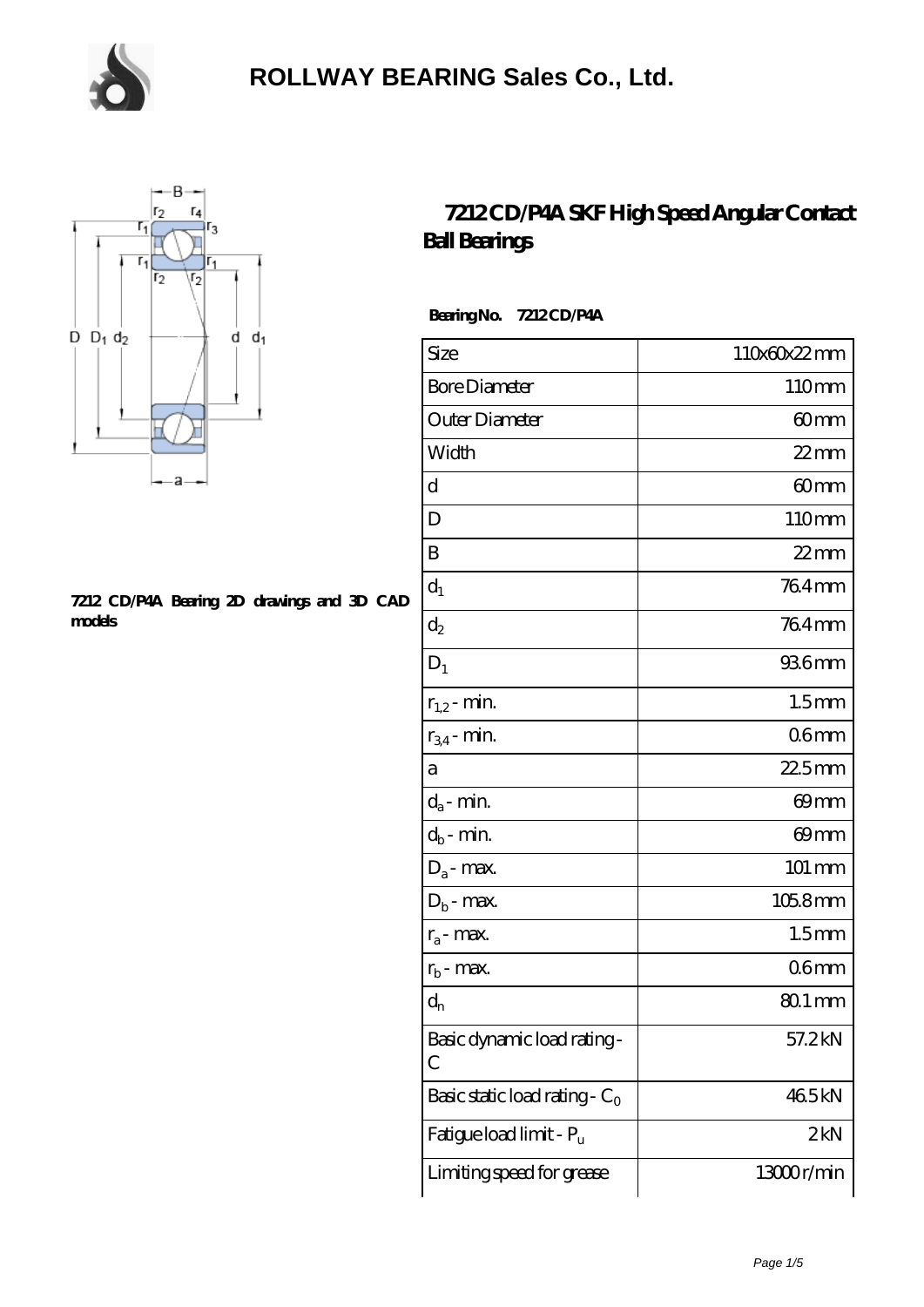

| lubrication                           |                         |
|---------------------------------------|-------------------------|
| Limiting speed for oil<br>lubrication | 20000mm/min             |
| Ball - $D_w$                          | 14.288mm                |
| Ball - z                              | 16                      |
| $G_{ref}$                             | 1008cm3                 |
| Calculation factor - $f_0$            | 149                     |
| Preload class $A - G_A$               | 215N                    |
| Preload class $B - G_R$               | 430N                    |
| Preload class $C - G_C$               | 860N                    |
| Preload class $D - G_D$               | 1720N                   |
| Calculation factor - f                | 1.07                    |
| Calculation factor - f                | 1                       |
| Calculation factor - $f_{2A}$         | 1                       |
| Calculation factor - $f_{2B}$         | 1.01                    |
| Calculation factor - $f_{\chi}$       | 1.03                    |
| Calculation factor - $f_{2D}$         | 1.05                    |
| Calculation factor - f <sub>HC</sub>  | 1                       |
| Preload class A                       | 75N/micron              |
| Preload class B                       | 102N/micron             |
| Preload class C                       | 142N/micron             |
| Preload class D                       | 205N/micron             |
| Category                              | Precision Ball Bearings |
| Inventory                             | 0 <sup>0</sup>          |
| Manufacturer Name                     | <b>SKF</b>              |
| Minimum Buy Quantity                  | N/A                     |
| Weight/Kilogram                       | 0831                    |
| Product Group                         | <b>BO4270</b>           |
| Enclosure                             | Open                    |
| Precision Class                       | ABEC 7   ISO P4         |
|                                       |                         |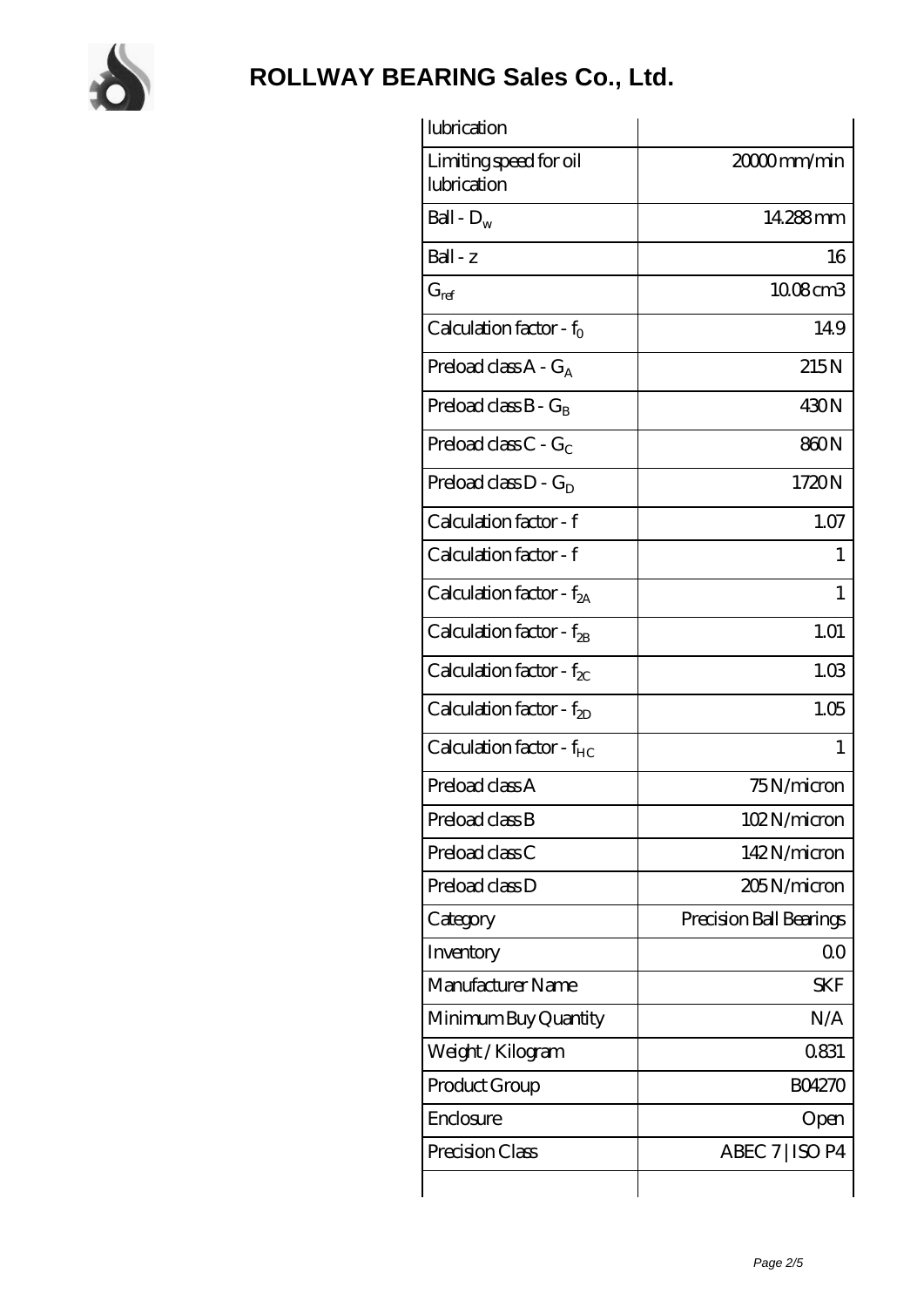

| Material - Ball          | Steel                                                                                                                                                                                                                                  |
|--------------------------|----------------------------------------------------------------------------------------------------------------------------------------------------------------------------------------------------------------------------------------|
| Number of Bearings       | $1$ (Single)                                                                                                                                                                                                                           |
| Contact Angle            | 15Degree                                                                                                                                                                                                                               |
| Preload                  | None                                                                                                                                                                                                                                   |
| Raceway Style            | 1 Rib Outer Ring                                                                                                                                                                                                                       |
| Cage Material            | Phenolic                                                                                                                                                                                                                               |
| Rolling Element          | <b>Ball Bearing</b>                                                                                                                                                                                                                    |
| Flush Ground             | No                                                                                                                                                                                                                                     |
| Inch - Metric            | Metric                                                                                                                                                                                                                                 |
| <b>Other Features</b>    | Single Row   Angular<br>Contact   Super Precision  <br>High Capacity                                                                                                                                                                   |
| Long Description         | 60MM Bore; 110MM<br>Outside Diameter; 22MM<br>Width; Open Enclosure;<br>ABEC 7   ISO P4 Precision;<br>Steel Ball Material; 1<br>(Single) Bearings, 15Degree<br>Contact Angle; Phenolic<br>Cage Material; 1 Rib Outer<br><b>Ring Ra</b> |
| Category                 | Precision Ball Bearings                                                                                                                                                                                                                |
| <b>UNSPSC</b>            | 31171531                                                                                                                                                                                                                               |
| Harmonized Tariff Code   | 8482.105028                                                                                                                                                                                                                            |
| Noun                     | Bearing                                                                                                                                                                                                                                |
| <b>Keyword String</b>    | Angular Contact Ball                                                                                                                                                                                                                   |
| Manufacturer URL         | http://www.skf.com                                                                                                                                                                                                                     |
| Manufacturer Item Number | 7212CD/P4A                                                                                                                                                                                                                             |
| Weight/LBS               | 1.828                                                                                                                                                                                                                                  |
| Outside Diameter         | 4.331 Inch   110Millimeter                                                                                                                                                                                                             |
| <b>Bore</b>              | 2362Inch   60Millimeter                                                                                                                                                                                                                |
| Width                    | 0.866Inch   22 Millimeter                                                                                                                                                                                                              |
| $d_1$                    | 764mm                                                                                                                                                                                                                                  |
| $d_2$                    | 764mm                                                                                                                                                                                                                                  |
| $D_1$                    | 936mm                                                                                                                                                                                                                                  |
|                          |                                                                                                                                                                                                                                        |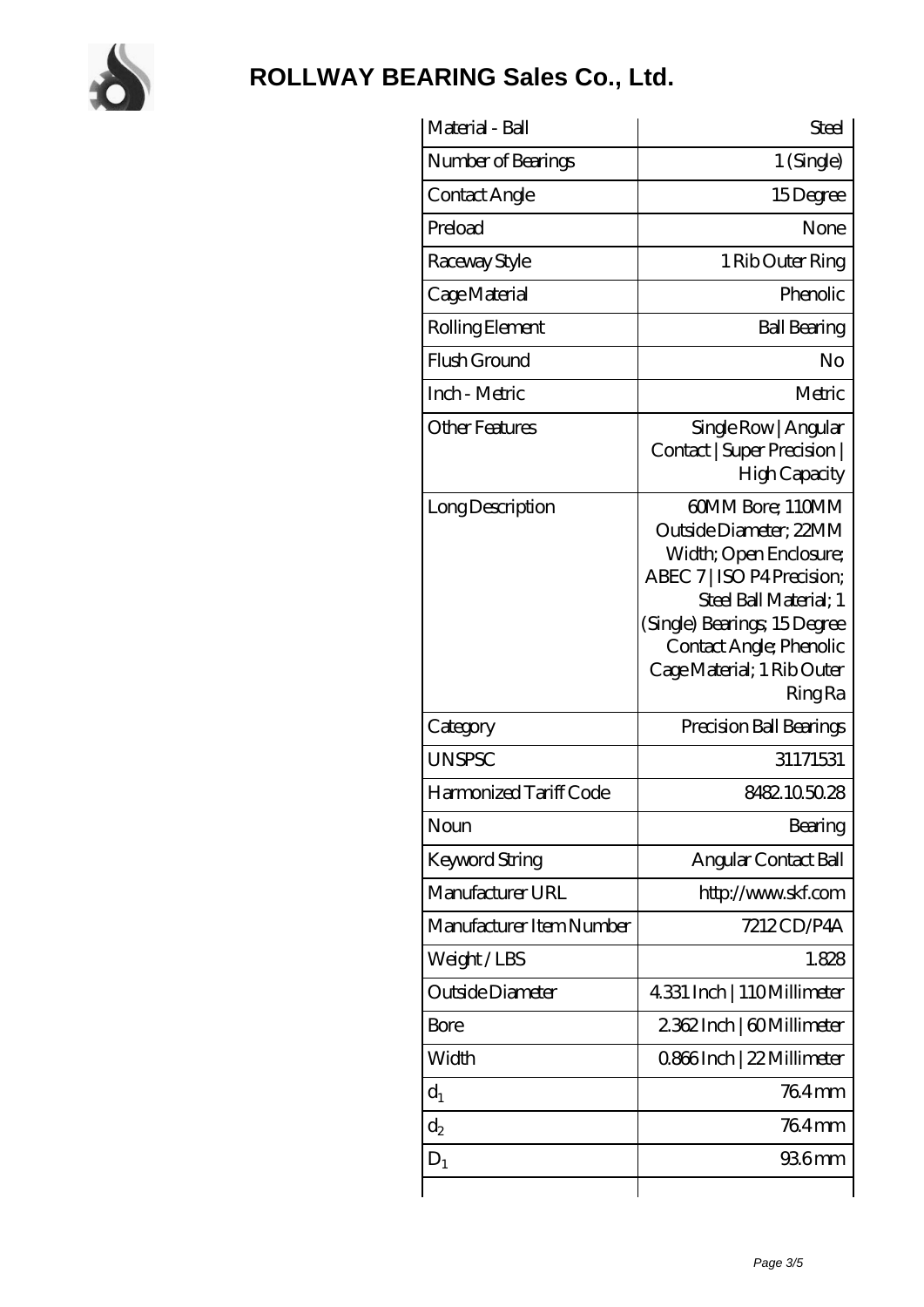

| $r_{1,2}$ min.                              | 1.5 <sub>mm</sub>     |
|---------------------------------------------|-----------------------|
| $r_{34}$ min.                               | 06 <sub>mm</sub>      |
| $d_a$ min.                                  | 69mm                  |
| $d_h$ min.                                  | 69mm                  |
| $D_a$ max.                                  | 101 mm                |
| $D_{\rm b}$ max.                            | 105.8mm               |
| $r_a$ max.                                  | 1.5 <sub>mm</sub>     |
| $r_{\rm b}$ max.                            | 06 <sub>mm</sub>      |
| $d_{n}$                                     | $801 \,\mathrm{mm}$   |
| Basic dynamic load rating C                 | 57.2kN                |
| Basic static load rating $C_0$              | 465kN                 |
| Fatigue load limit $P_{\rm u}$              | 2kN                   |
| Attainable speed for grease<br>lubrication  | 13000r/min            |
| Attainable speed for oil-air<br>lubrication | 2000 <sub>r/min</sub> |
| Ball diameter $D_w$                         | 14.288mm              |
| Number of balls z                           | 16                    |
|                                             |                       |
| Reference grease quantity<br>$G_{ref}$      | 1008cm <sup>3</sup>   |
| Preload class A $G_A$                       | 215N                  |
| Static axial stiffness, preload<br>classA   | $75N/\mu$ m           |
| Preload class $BG_B$                        | 430N                  |
| Static axial stiffness, preload<br>classB   | $102N/\mu$ m          |
| Preload class C $G_C$                       | 860N                  |
| Static axial stiffness, preload<br>classC   | 142N/μ m              |
| Preload class $D G_D$                       | 1720N                 |
| Static axial stiffness, preload<br>classD   | 205N/µ m              |
| Calculation factor f                        | 1.07                  |
| Calculation factor $f_1$                    | 1                     |